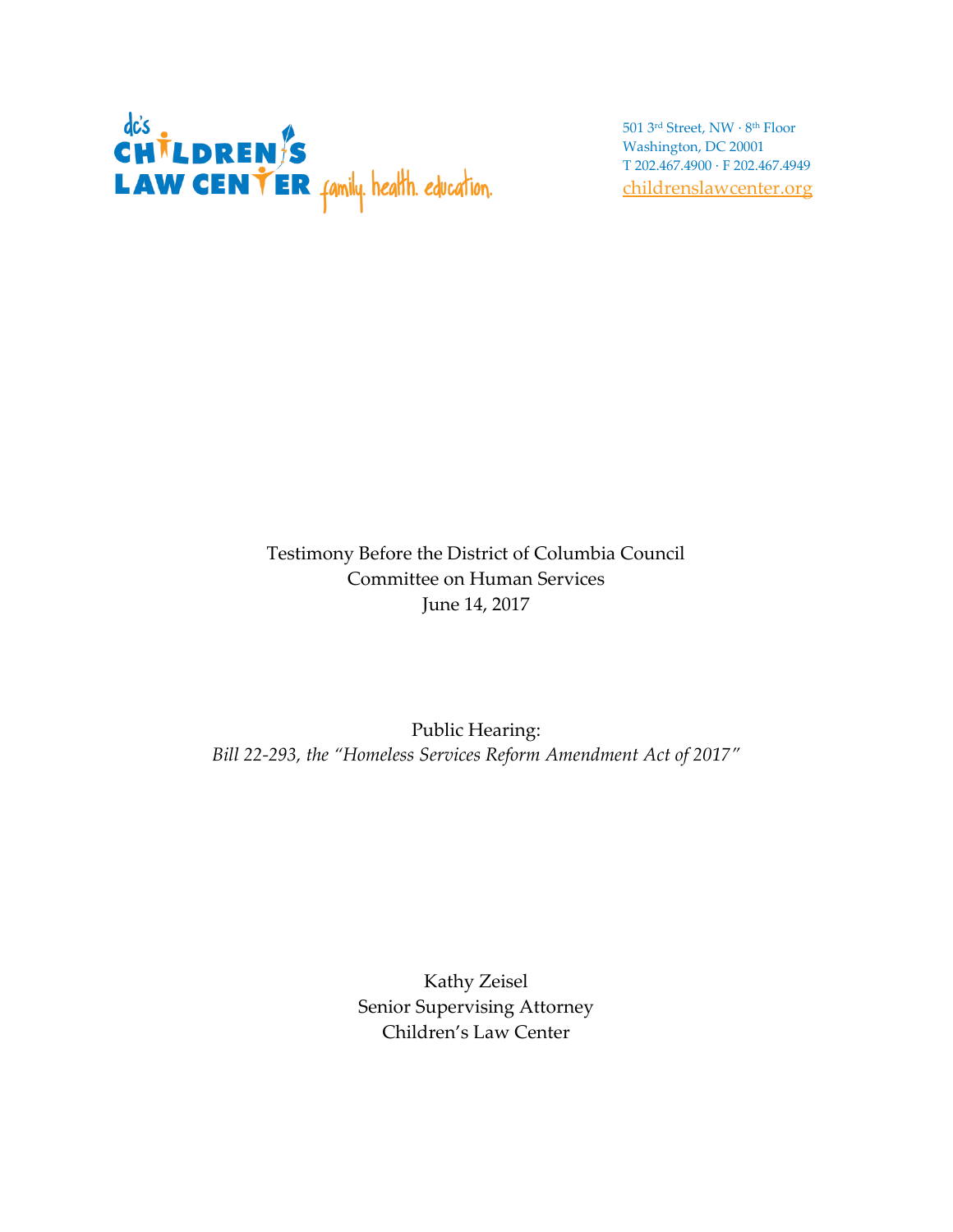### **Introduction**

Good afternoon Chairperson Nadeau and members of the Committee on Human Services. My name is Kathy Zeisel, and I am a Senior Supervising Attorney at Children's Law Center, <sup>1</sup> a recently appointed Commissioner to the Access to Justice Commission, and a resident of the District. I am testifying today on behalf of Children's Law Center, which fights so every DC child can grow up with a loving family, good health and a quality education. With 100 staff and hundreds of pro bono lawyers, Children's Law Center reaches 1 out of every 9 children in DC's poorest neighborhoods – more than 5,000 children and families each year.

In our work with our medical legal partnerships, and as guardians *ad litem*, we frequently see families who are at-risk of becoming homeless or are homeless. In our medical legal partnership, we are referred families by their child's pediatrician, because they are doubled up in unsafe and overcrowded housing, their shelter placement is not accommodating the child's disability, or the child's health is being negatively impacted by the conditions in their shelter or housing placement from the Department of Human Services (DHS). We also see young mothers who are unable to access safe housing, including one who was assaulted by her mother after disclosing that she identified as a lesbian and another who was sleeping under her mother's porch because she was locked out of her home. In our guardian *ad litem* work for children in foster care, we see young adults who struggle to prove DC residency after spending years as DC Wards.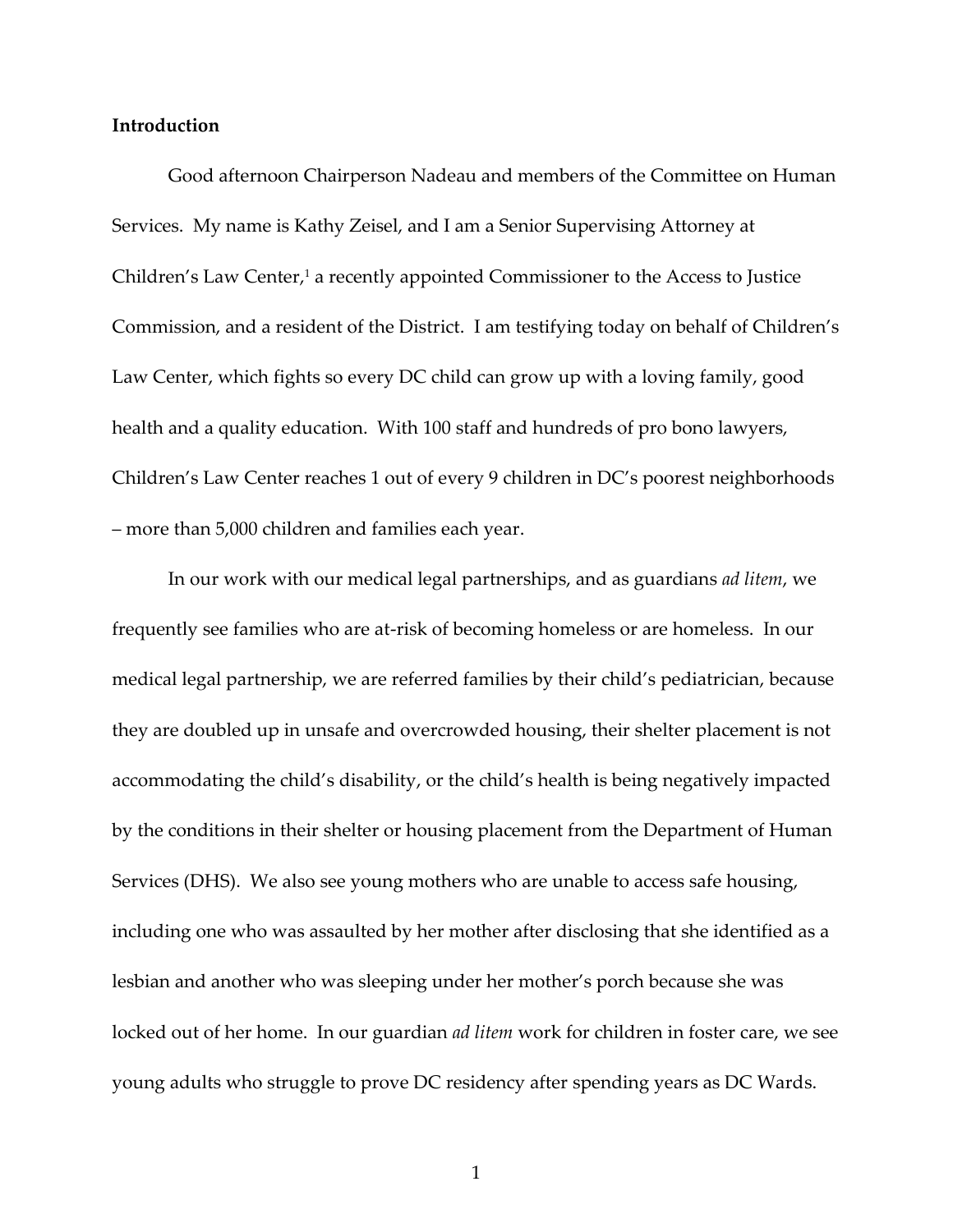The Homeless Services Reform Amendment Act of 2017 (the "Act") does include some positive changes for our homeless residents, but we also have serious concerns about many portions of the proposed bill which we think would fundamentally change the philosophy of our shelter system by closing the door on many at-risk DC residents and by depriving them of impartial due process to challenge DHS decisions. Broadly, we are concerned that provisions in this bill shut the door to safe shelter for too many vulnerable youth and families. The bill also eliminates critical due process protections for individuals who need to challenge wrongful determinations by the DHS in an impartial forum. Lastly, the Act is a critical opportunity to clarify and better define the city's Rapid Rehousing program, which has quickly become the next step after emergency shelter for virtually all of DC's homeless families.

#### **The Enumeration of Specific Rights and Protections in the Act is a Positive Change.**

We applaud the DHS for taking community feedback and incorporating specific rights for clients in shelter, including the right to assemble and to participate in case management. 2 We suggest that specific standards for case management should also be incorporated into this legislation. These standards are needed given the widely divergent quality of the current case management and lack of rights of the client to have any level of quality of case management.

We also support the inclusion of the specific definition of and protection from retaliation that community members who reside in shelter sometimes report.<sup>3</sup> In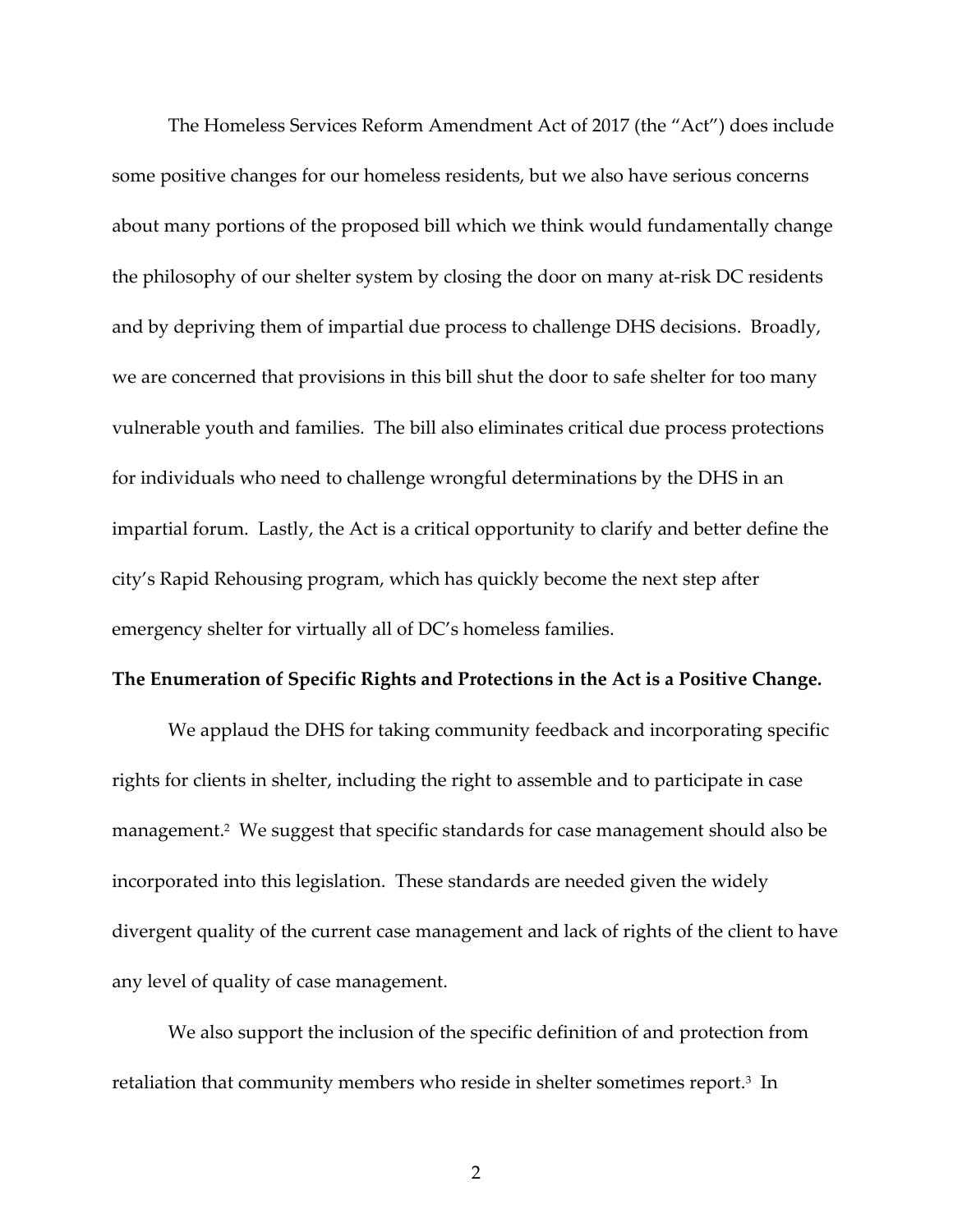addition to these rights, the right to organize should also be included to this list of rights, because the right to organize is fundamental and people should not be terminated from shelter for organizing.

We also applaud the addition of specifically enumerated rights for people in permanent housing to clarify that as tenants with a lease, they have more rights than persons residing in congregate shelters.<sup>4</sup>

**The HSRA Amendment Act of 2017 Creates Unnecessary Barriers to Entering the System and Makes the System More Difficult to Manage Once in the Shelter System.** 

*I. Definitional changes in the Act create substantial changes in the system that must be addressed.*

Turning first to the definitional changes in the Act, these are much more than simply changing DC's definitions to match the definitions in the federal law. DC has chosen, in many instances, to adopt broader definitions than what is in the federal law. Changes to the DC definitions will eliminate the ability to serve many of the most atrisk people.

For example, the definition of "chronically homeless" is changed in the Act from the current working definition to remove eligibility for families with children who have disabilities.<sup>5</sup> We work with many families with children with disabilities who struggle to work because of the enormous amount of time it takes to care for their child—taking them to appointments, managing school services and actually caring for the child.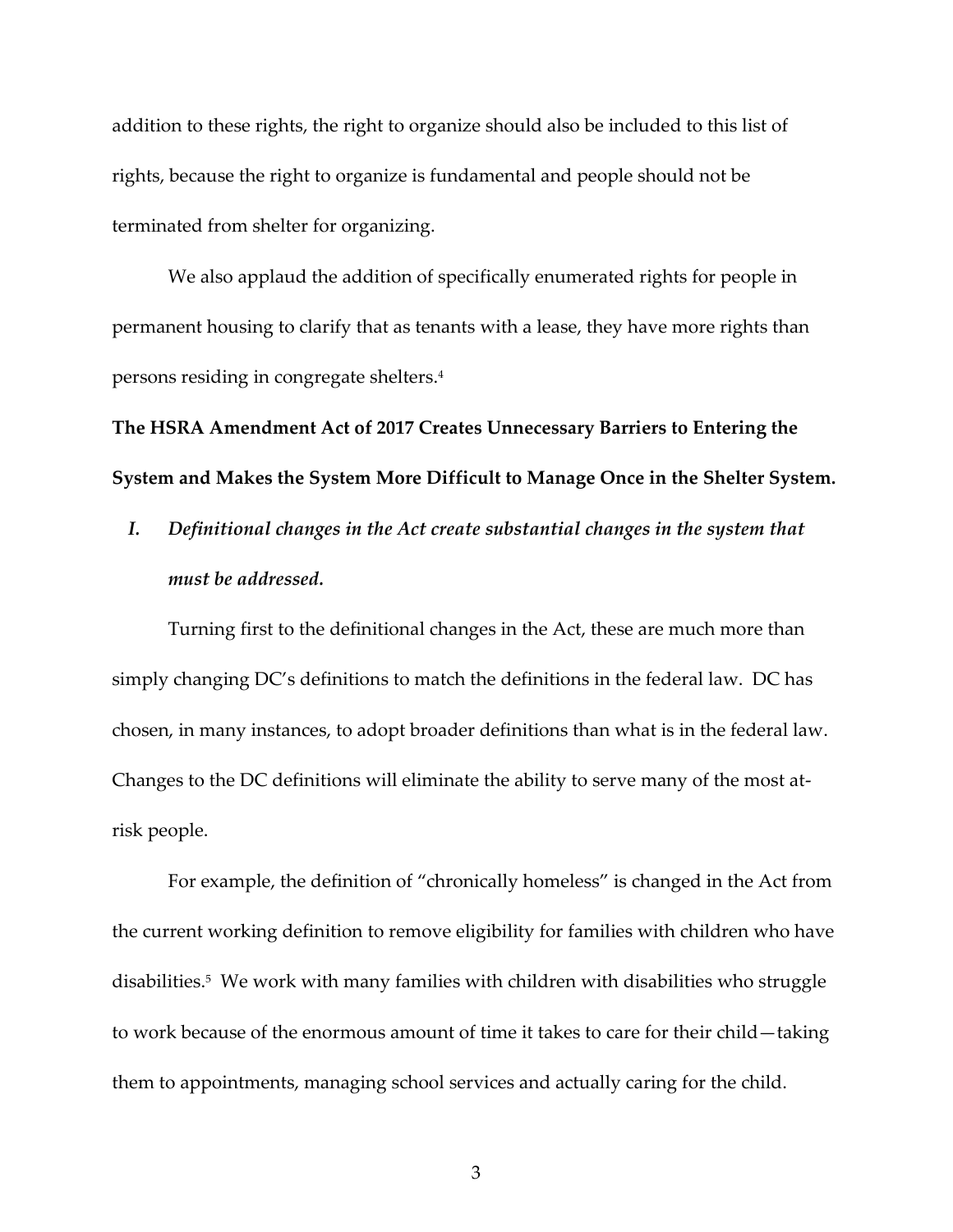Changing this definition would make these families immediately ineligible for Permanent Supportive Housing, meaning they could potentially be exited from this program with no due process rights under the proposals in this bill. We suggest that the definition of "chronically homeless" be expanded to include families with children with disabilities, in addition to adults with disabilities.

In addition, the definition of "unaccompanied youth" under the homeless definition has serious problems.<sup>6</sup> The proposed unaccompanied youth definition specifies that it only applies to youth who have not been on a lease or occupancy agreement within the past 60 days, but most runaway youth have been or currently are on a lease, meaning that they are no longer eligible for shelter services under this Act. Given that runaways are at serious risk of trafficking and other serious threats to their health and safety and that LGBTQ youth are disproportionately represented in this population and are at particularly high risk, closing the door to safe housing for them is very concerning.<sup>7</sup> We strongly advocate that the definition be amended to include runaways.

Furthermore, the "unaccompanied youth" definition changes our low barriers model by requiring a psychosocial assessment prior the child receiving services**.** The new definition requires that in order to be considered homeless, an unaccompanied youth must be likely to remain not on a lease and likely to remain in persistently instable housing by assessing various factors. In order to comply with this definition,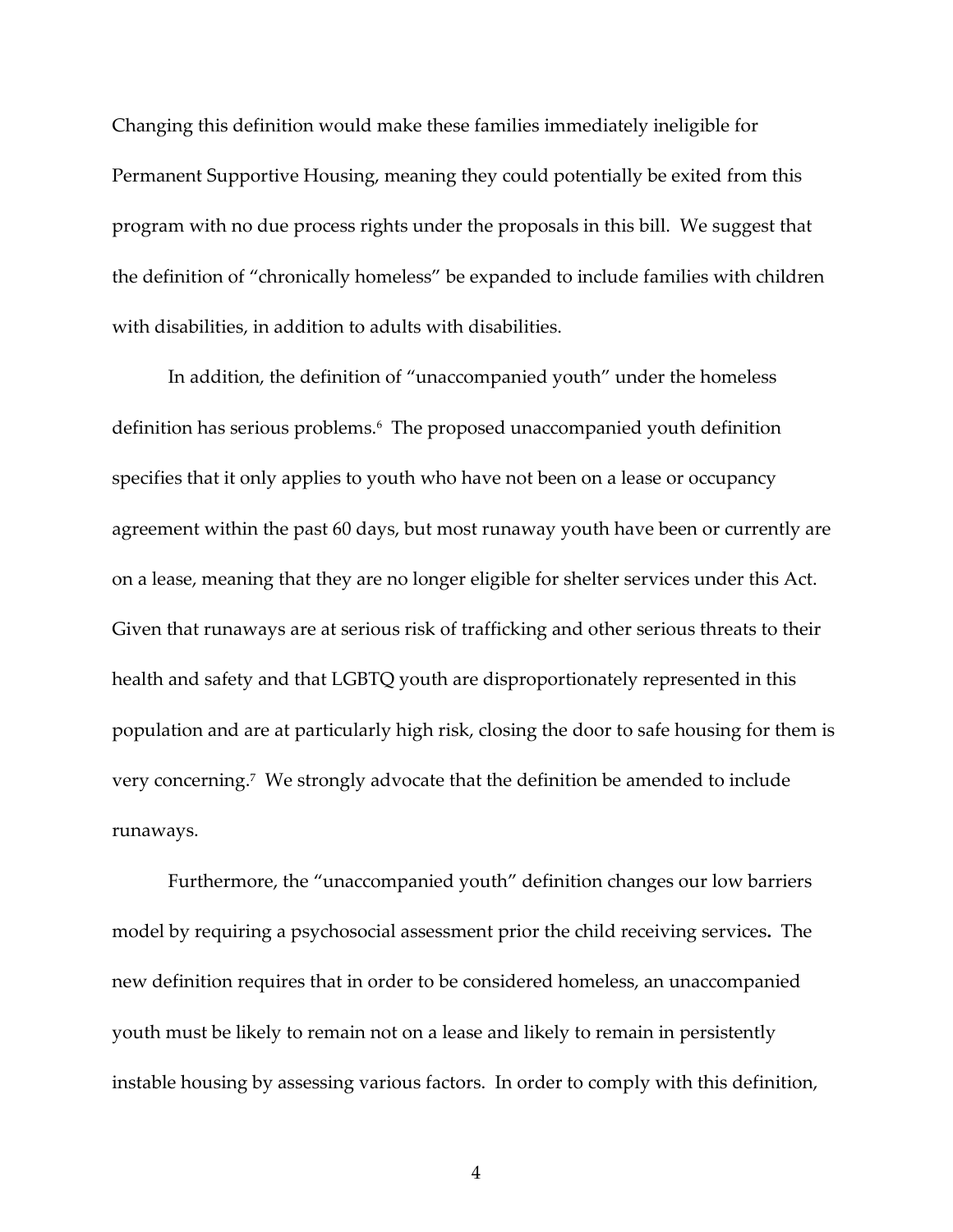providers would have to conduct this assessment prior to admitting a child to shelter or risk not being funded to serve that child. This leaves children on the street while they wait for the assessment. Therefore, we recommend that this part of the definition be struck.

The term "at-risk of homelessness" is also problematic as defined. This is a substantial change that could mean that many people currently eligible for Emergency Rental Assistance (ERAP) will no longer be eligible for ERAP. One of the prongs states that a person must have written notice that they have only 21 days to remain in the unit.<sup>8</sup> While this might be possible in an informal situation, no such notice exists in the landlord tenant context and tenants get only a notice that the *Marshals* will execute the writ of possession within 75 days.

Finally, while the current law defines an adult as an individual,<sup>9</sup> the Act does not define an unaccompanied youth as an individual. This is problematic because the term individual is subsequently used numerous times to describe who is entitled to due process rights, rights in shelter and in other contexts throughout the Act. Failure to specifically state that an unaccompanied youth is an individual could lead to the unintended consequence of denying these youth many of the protections of the Act.

The creation of the definition of "permanent housing" is confusing, as it is written.<sup>10</sup> On the one hand, it does encompass all the forms of housing in the Continuum where a landlord/tenant relationship is established. However, it includes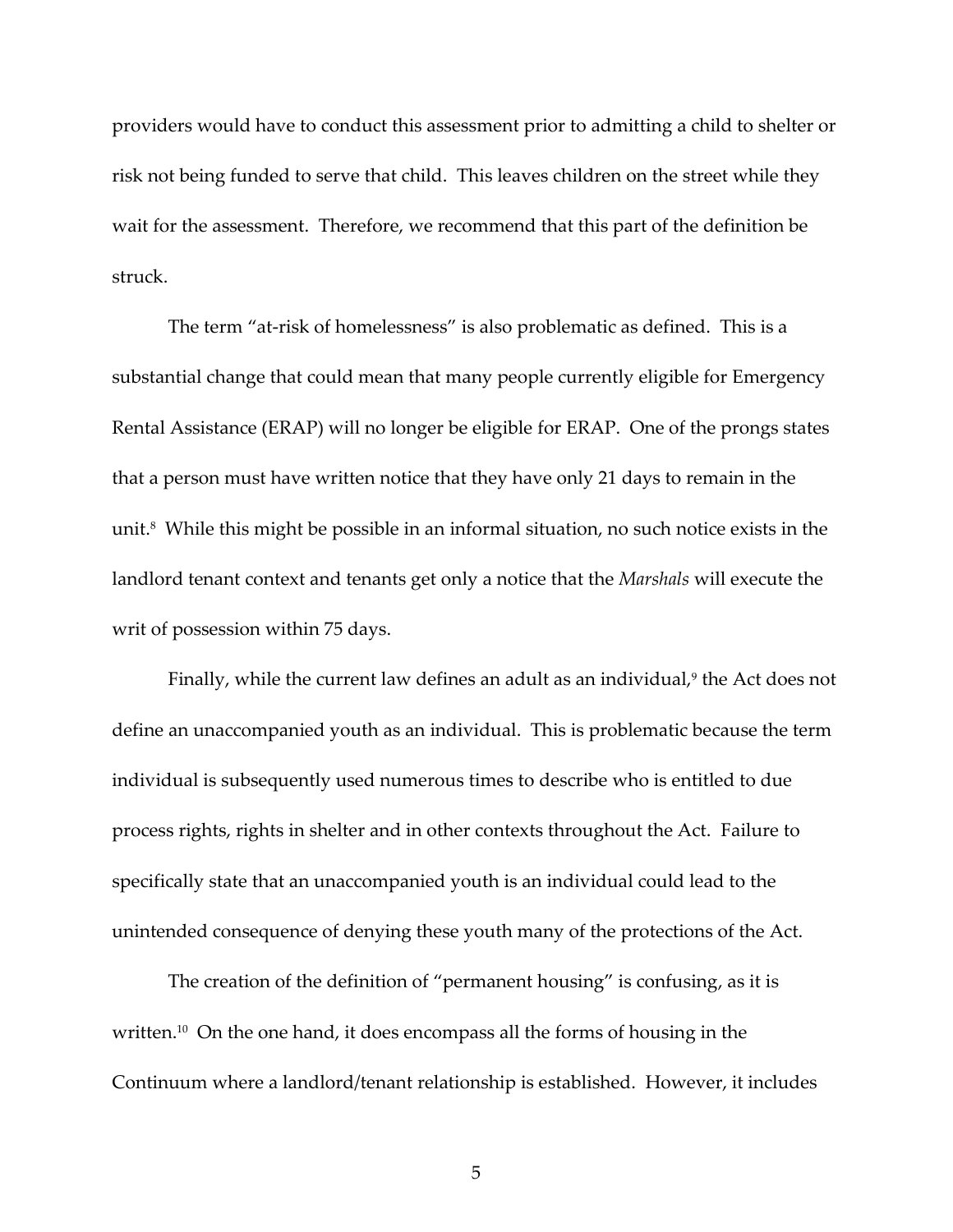Rapid Rehousing, even though this program is by definition time limited and not permanent housing assistance. There will be further discussion of our concerns about rapid rehousing below, but by defining it in this way, it eliminates the eligibility of participants to get the Homeless preference with the DC Housing Authority and possibly for other purposes such as McKinney Vento protections for children in schools.

In addition to these proposed changes to the definitions, we also think that several definitions need to be added to ensure clarity and consistency within the Act. The term "domestic violence" is used in the unaccompanied youth section and throughout the document. This term has no legal meaning in the District of Columbia. We recommend that the term domestic violence be defined as interpersonal violence, intimate partner violence and intrafamily violence as defined in DC Code §16-1001(6-9). This will allow for consistency across DC Law.

In addition, the term "affordable" is used in defining appropriate permanent housing, but affordable is not defined in the Act.<sup>11</sup> Further discussion is needed to determine how to define "affordable," but it is exactly because there is a lack of clarity by what is meant that we need a statutory definition.

The term "offer of appropriate permanent housing" is used in the Act as a grounds for potential termination of assistance.<sup>12</sup> Yet, that term is not defined and in public meetings to review this Act with DHS and providers, it became clear that providers use this term in different ways. Some providers consider an offer to be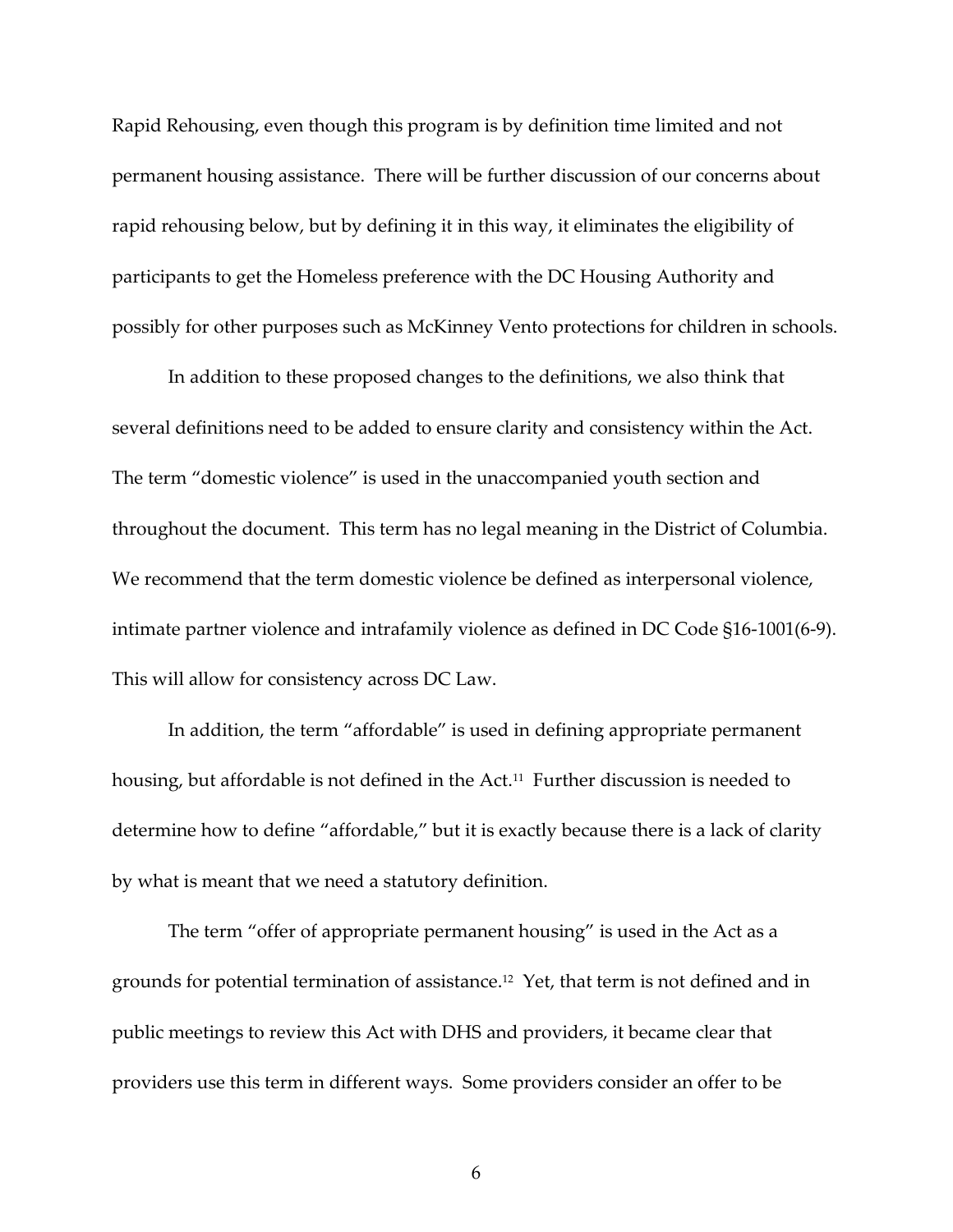providing a list of units from Craigslist or a similar source without regard to whether the landlord will actually rent to the prospective tenant or whether the unit is actually safe or habitable. Offer of appropriate permanent housing should be defined as an offer of a unit that is safe and habitable, affordable and which the tenant is actually able to move into and has been approved for.

The word "inspection" is used in the context of the rights of clients in shelter and in permanent housing, yet that term is not defined. The Act says that clients residing in temporary shelter or transitional housing have a right to notice prior to inspection and to be present for it.<sup>13</sup> In the Permanent Supportive Housing rights section,<sup>14</sup> the Act says that clients have the right to be free from inspections by providers more than once a year. In the public meetings, DHS stated that an inspection was akin to a search of the home and differed from a home visit, but that is not clear in the law and the term "inspection" should be defined.

## *II. The Changes in Residency Requirements are Unnecessarily Burdensome and Do Not Solve Any Systemic Issue*

The Act proposes to make proving DC residency significantly harder than in the current version of the law by requiring two forms of documentation to show residency and by eliminating any discretion of DHS to adapt those requirements.<sup>15</sup> The Act requires two forms of documentation from a highly restrictive list, most of which require someone to either have already have proven residency, to have a stable place to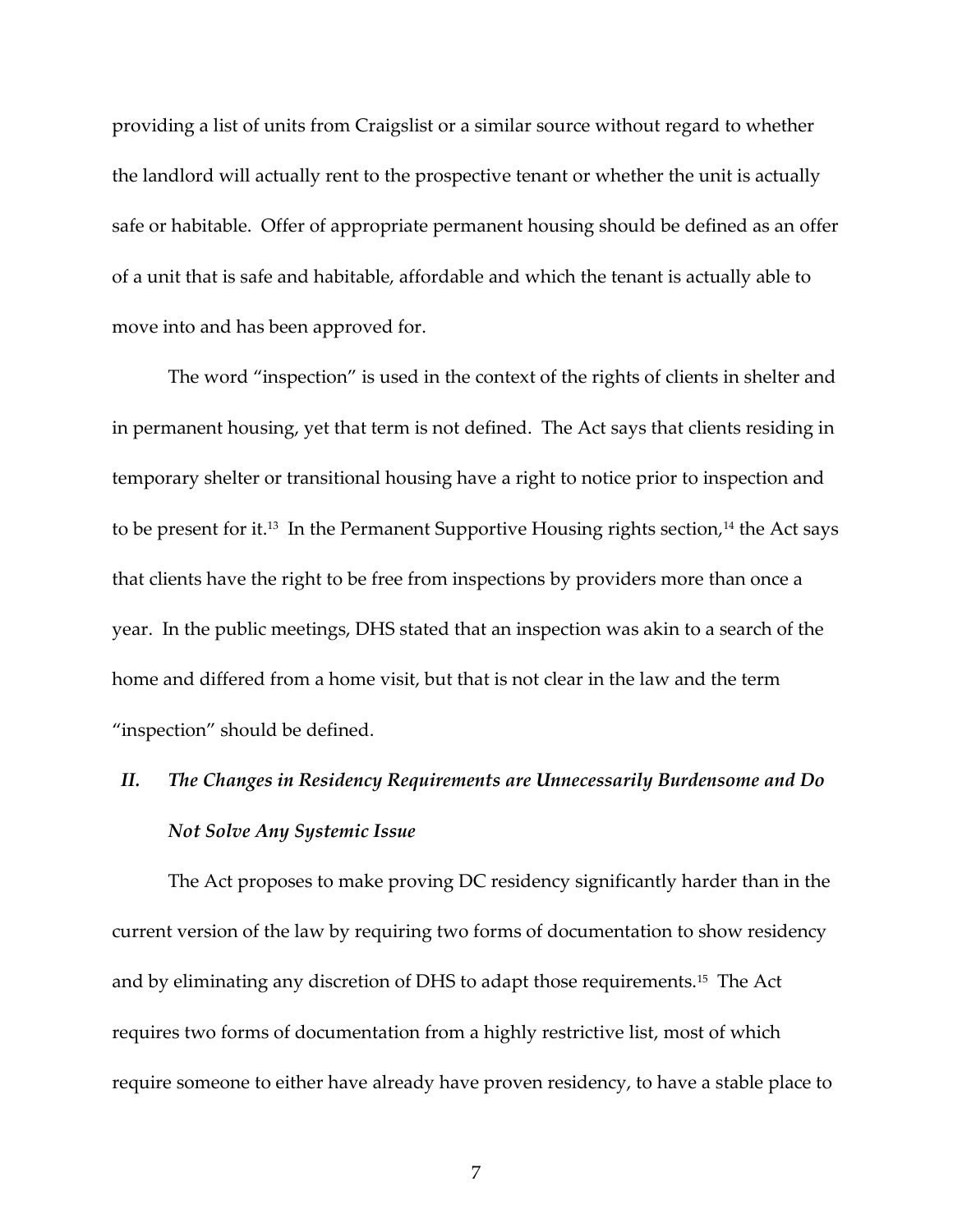live and/or to be employed. This is a higher burden than homeless families face in areas accessing other DC services, such as to show residency for DC Public Schools (DCPS), to obtain an identification from the DMV and even to obtain public benefits administered by DHS**.** 16

In the recent public meetings in May of 2017, DHS representatives stated that these requirements were to send a message to surrounding jurisdictions that we will not accept and shelter their residents. This stated motivation is concerning. There is no data that we are aware of that shows that people from other jurisdictions are successfully gaining access to our shelters under the current residency requirements. Furthermore, the current iteration of the residency requirement could be construed to create an unconstitutional durational residency requirement.

Practically, these requirements are especially problematic for some of the highest risk populations, specifically youth generally, youth aging out of foster care, undocumented people and families with children who are not school age. These populations often have particular problems in obtaining two of the listed documents. The inclusion of the possibility of a written verification to prove residency is not a solution, because many people who become homeless lack the community connections to obtain such a verification.<sup>17</sup>

This section should be significantly changed. If a specific list of documents is included in the law rather than enumerated in regulations or guidance, the proposed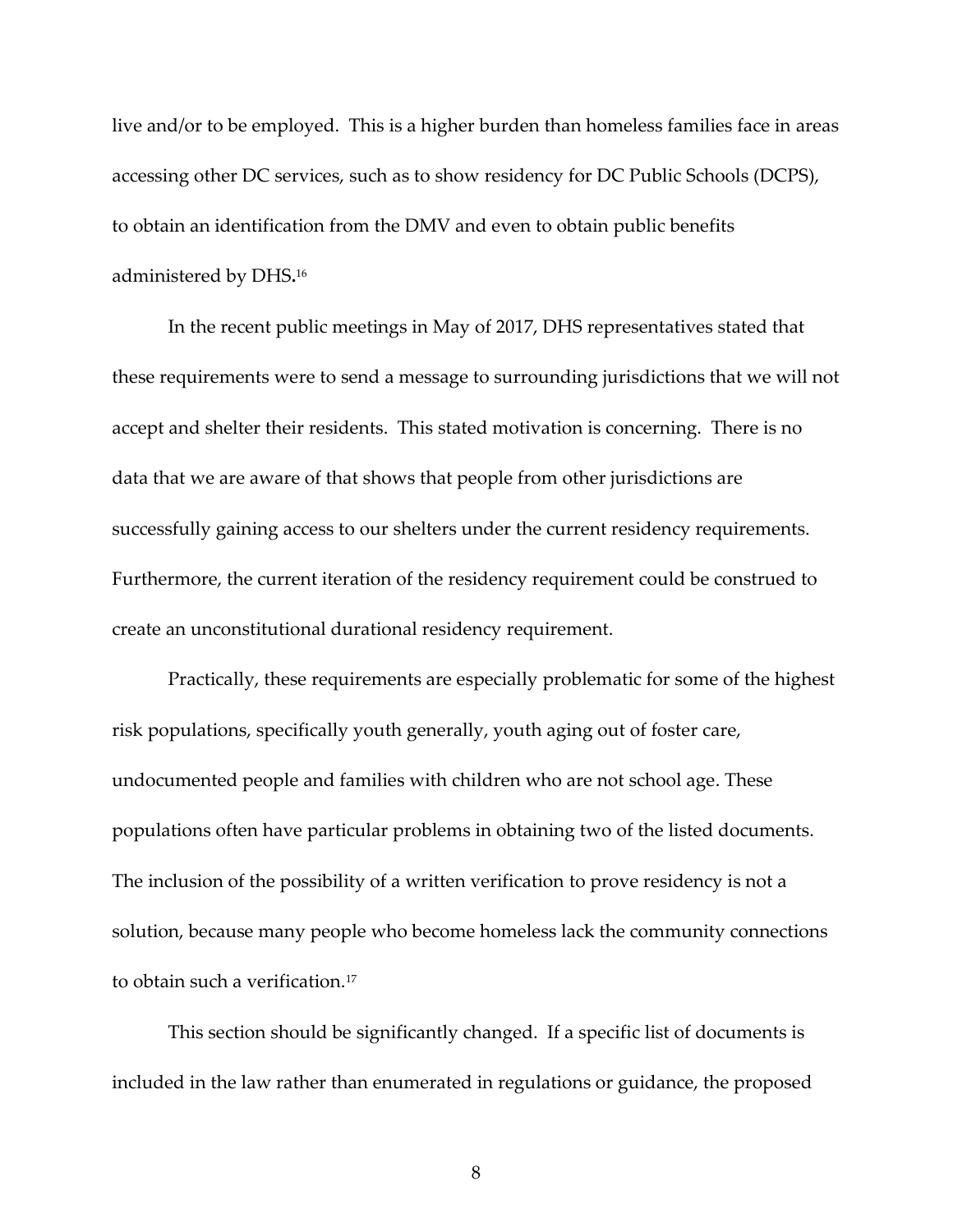list is insufficient. For instance, a veteran receiving VA Benefits could not use that document to establish residency. However, it would be impossible to come up with an exhaustive list that anticipates all possible documents that could effectively show residency now and in the future. Therefore, while the list should include additional specific documents, a catch-all provision giving DHS the authority to accept other documents at its discretion should be included as well.

Additionally, where an individual or family has already proven residency for a DC agency, such as DCPS, DC's DMV or DHS, within a reasonable time frame, that should be sufficient and they should be exempted from having to provide any additional documents to verify residency.

If the goal of the Act is to keep out non-residents, then the process of proving residency should be as easy as possible for people who actually are residents. Many homeless individuals and families may not have the paper documentation of the relevant residency documents. At the public meetings in May of 2017, DHS representatives stated that they could search databases to find out whether the family receives public benefits in DC, has a child enrolled in DC schools or is enrolled another relevant DC program. The law should affirmatively require DHS to conduct this search when a family is applying for homeless services.

The section also contains a permissive exemption to the documentation requirements for survivors of DV and trafficking, rather than a required exemption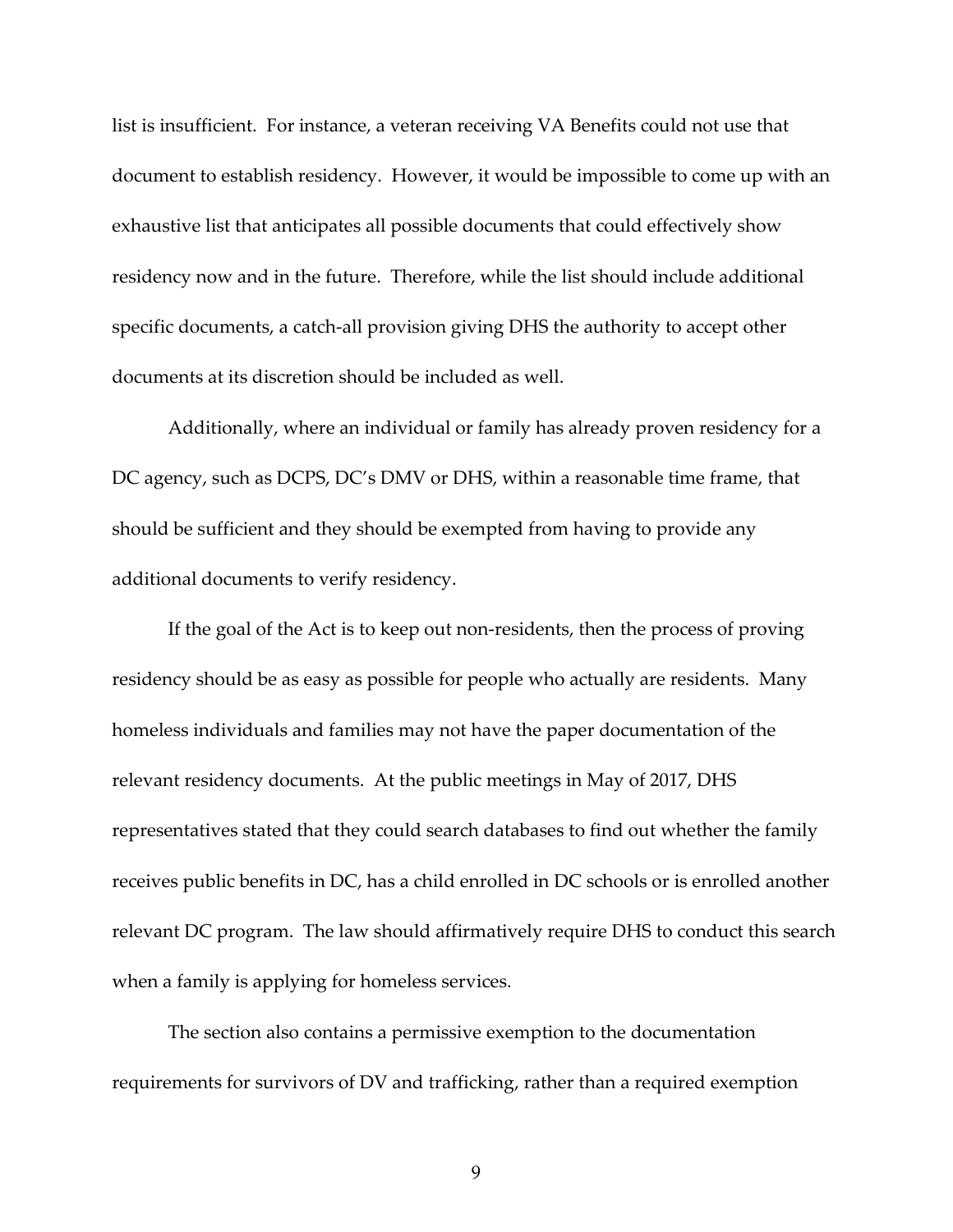from the residency documentation.<sup>18</sup> This should be a required rather than a permissive exemption.

The grace period included in the residency section is confusing and unnecessary given interim eligibility.<sup>19</sup> If there is an issue with verifying residency, families should be placed in interim eligibility rather than creating a separate process which will be confusing to clients and to front line staff required to administer the Act.

## *III. Shifting the Burden to Families to Show No Safe Housing Is Available Fundamentally Changes Our Shelter System.*

In our current shelter system, we have made the policy decision that we would rather provide safe shelter to individuals and families where there is some question about their eligibility rather than risk that they will sleep on the streets, in cars or in other unsafe housing. This was reflected in the 2015 decisions by the Council about interim eligibility.

Currently, when an individual or family asks for safe housing, the burden is on DHS to show that the family has no safe place to go. In the new Act, DHS proposes that the individual or family must show, by clear and convincing evidence, that they have no safe place to go. The effect of this is that if a family cannot, at the time of their intake interview, demonstrate with a high degree of certainty and clarity that they have no other safe place to go, they will be turned away and not provided any shelter. In addition to the philosophical concerns with this policy generally, clear and convincing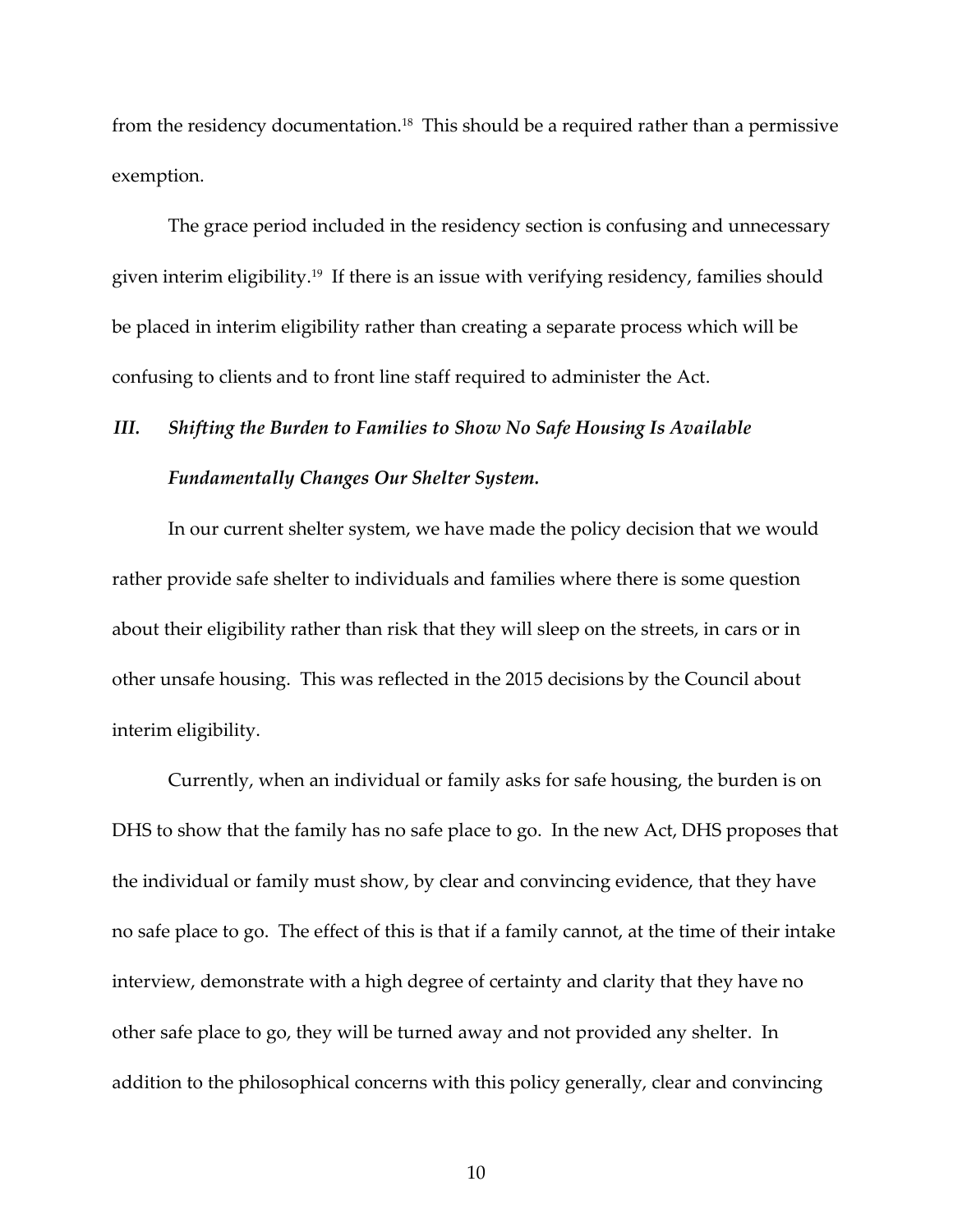is an extremely high legal standard<sup>20</sup> which would be very challenging for families to meet.<sup>21</sup> No data has been provided by DHS to show that there is rampant fraud in the current process, and the solution proposed could have serious consequences for our extremely vulnerable populations, who are the least likely to be able to provide such evidence. As with other areas where DHS attempts to address a theoretical problem of fraudulent entry into the system, DHS already has the tools to address this by granting interim eligibility to the applicant and continuing to investigate. We strongly advocate that this provision be stricken from the bill.

## *IV. The Redetermining Eligibility Provision is Unnecessary and Could Create Confusion in the System.*

DHS proposes a new section on redetermining eligibility.<sup>22</sup> This provision allows DHS to redetermine eligibility for any reason at any time. Similar proposals have been made in the past by DHS, and the prior compromises around this resulted in the current interim eligibility provisions. This provision is overly broad to address the concerns identified by DHS, which are to be able to transfer people who were no longer eligible for the program they are in due to a change in life circumstances and to help manage hotel stays. To address these issues, appropriate specific provisions could be added to the transfer and termination sections.

Instead, the proposed provision could create absurd results and confusion in the system because as written it proposes to redetermine eligibility based on the original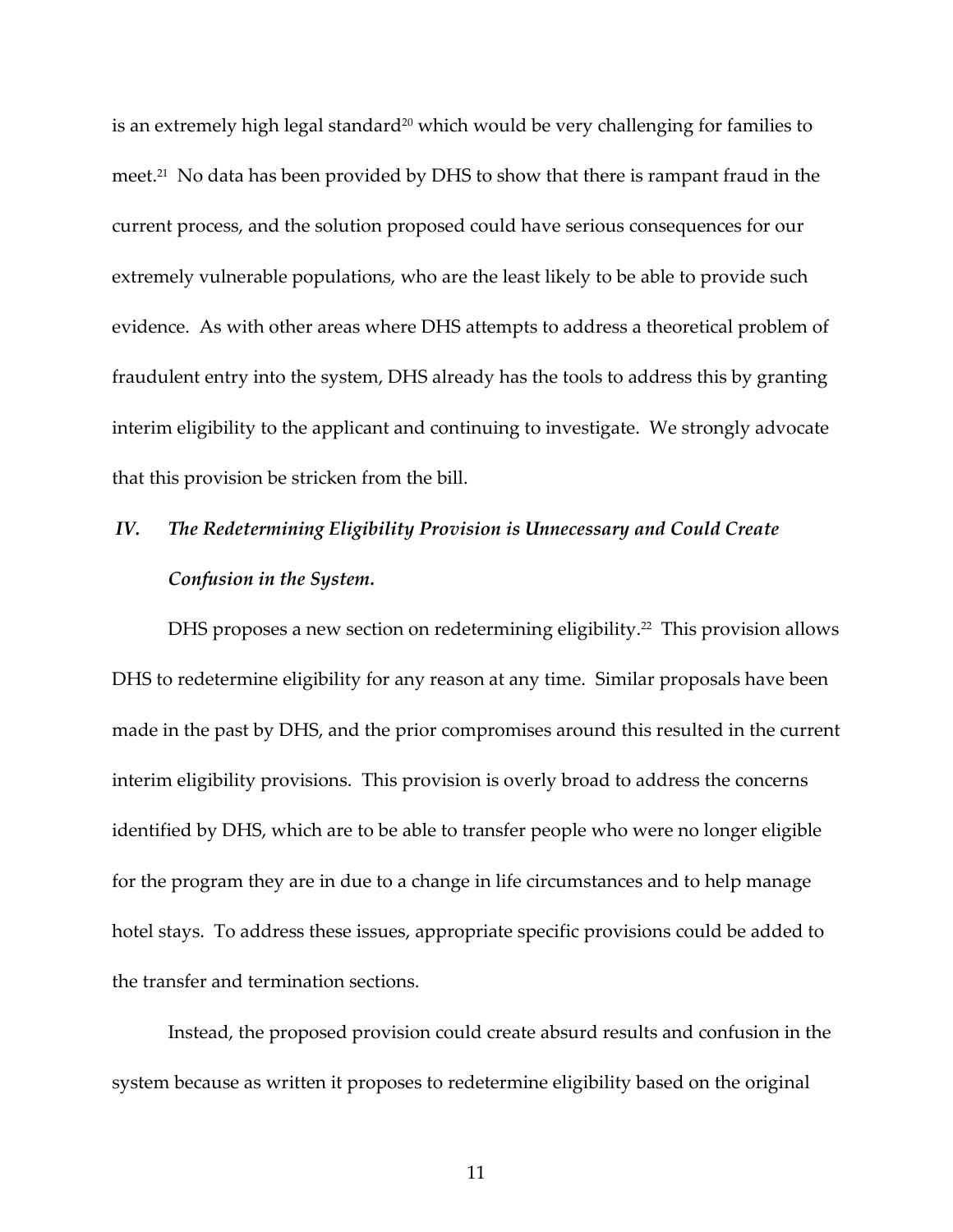eligibility requirements for accessing services. Yet, by virtue of now being housed in safe housing by DHS, many clients would no longer be eligible under this provision, because they are in safe housing.

# *V. Notice of Termination Being Required for Any Absence from Shelter Longer than Four Days Regardless of the Reason Could Lead to Illegal Terminations and Increased Appeals.*

In the Notice section, the Act requires providers to provide a notice of termination to clients who are absent from temporary shelter or transitional housing for over four days regardless of the reason. $^{23}$  So, for instance, someone hospitalized for five days after giving birth would have to be given a notice of termination even if their case manager was aware of it. To be clear, this would not necessarily be a legal notice of termination, because the grounds for termination do not include this specific basis, but a notice would have to be issued by the providers regardless of this. $^{24}$ 

It is our understanding that the problem this section was intended to solve was that the current law requires personal service of notice of termination, but that is infeasible if the client is not occupying their unit. This proposal was added to ensure that these clients could be served a termination notice through means other than personal service. If that is the intent, this provision can be corrected to reflect that intent, rather than to create a requirement to issue a notice of termination regardless of the legality of that notice.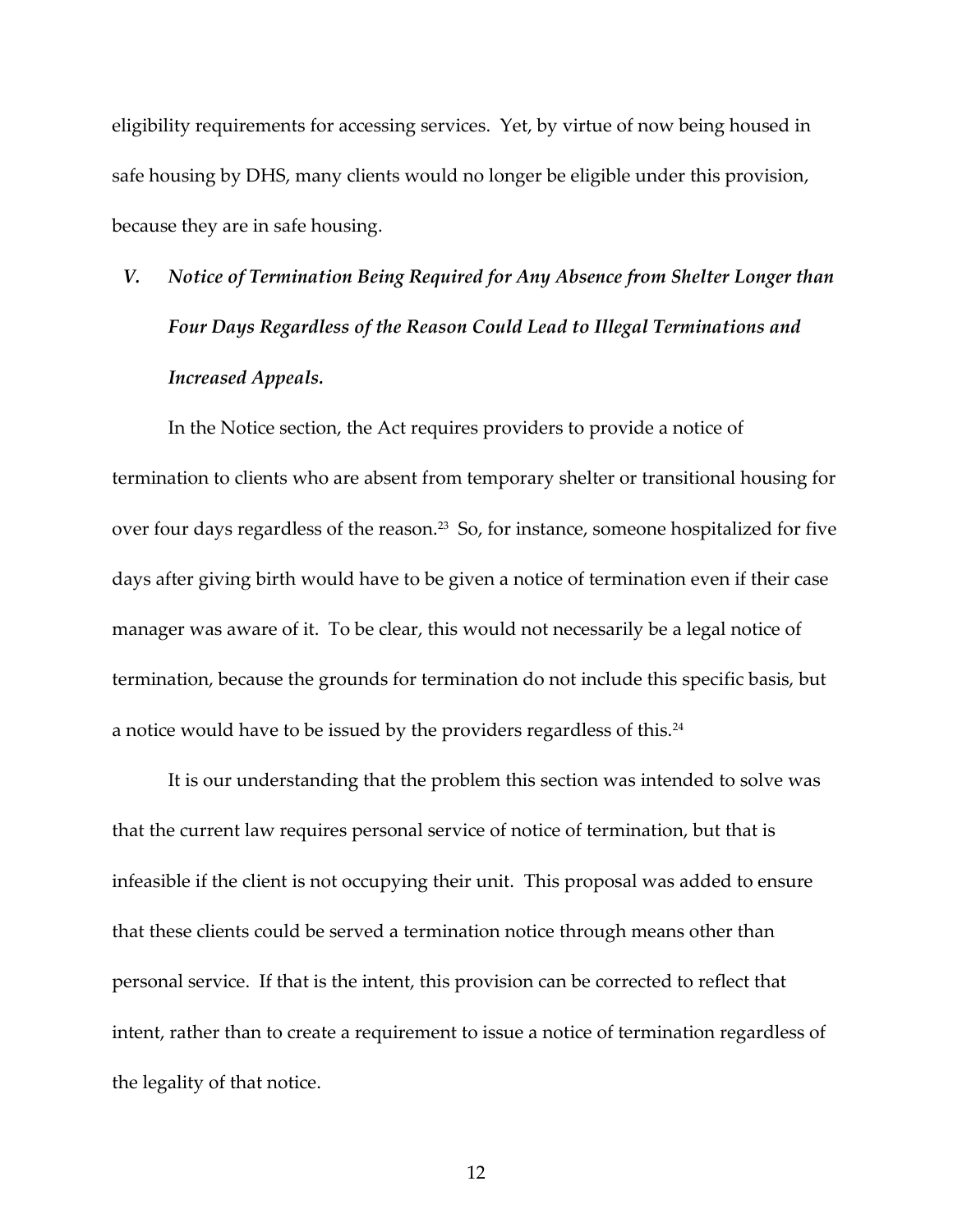## *VI. The Act Eliminates Bathrooms Previously Required for DC General Replacement Units.*

The question of the number of bathrooms needed in the DC General Replacement Units has been discussed at length in the past and settled already by the Council in the current version of this law. 25 Yet, DHS is attempting to restart that debate by eliminating the requirement for two multi-fixture bathrooms per floor.<sup>26</sup> This would leave a requirement of only one bathroom for every 5 units, meaning that 20-30 people could share one bathroom. This is an inhumane plan for how to plan for bathrooms in the new facilities.

## **The Act Eliminates Critical Impartial Due Process Protections Which Must Be Restored.**

In two sections of the proposed legislation, DHS proposes to completely eliminate the possibility of impartial due process review of its decisions. This would leave only DHS to review its own decisions with no avenue for individuals to further challenge that decision. In the current form of due process, DHS already has the opportunity to review its own decisions through Administrative Review. Yet, when DHS Administrative Review hearing officers' decisions are challenged in the Office of Administrative Hearings, they are not infrequently overturned as being in violation of the law<sup>27</sup>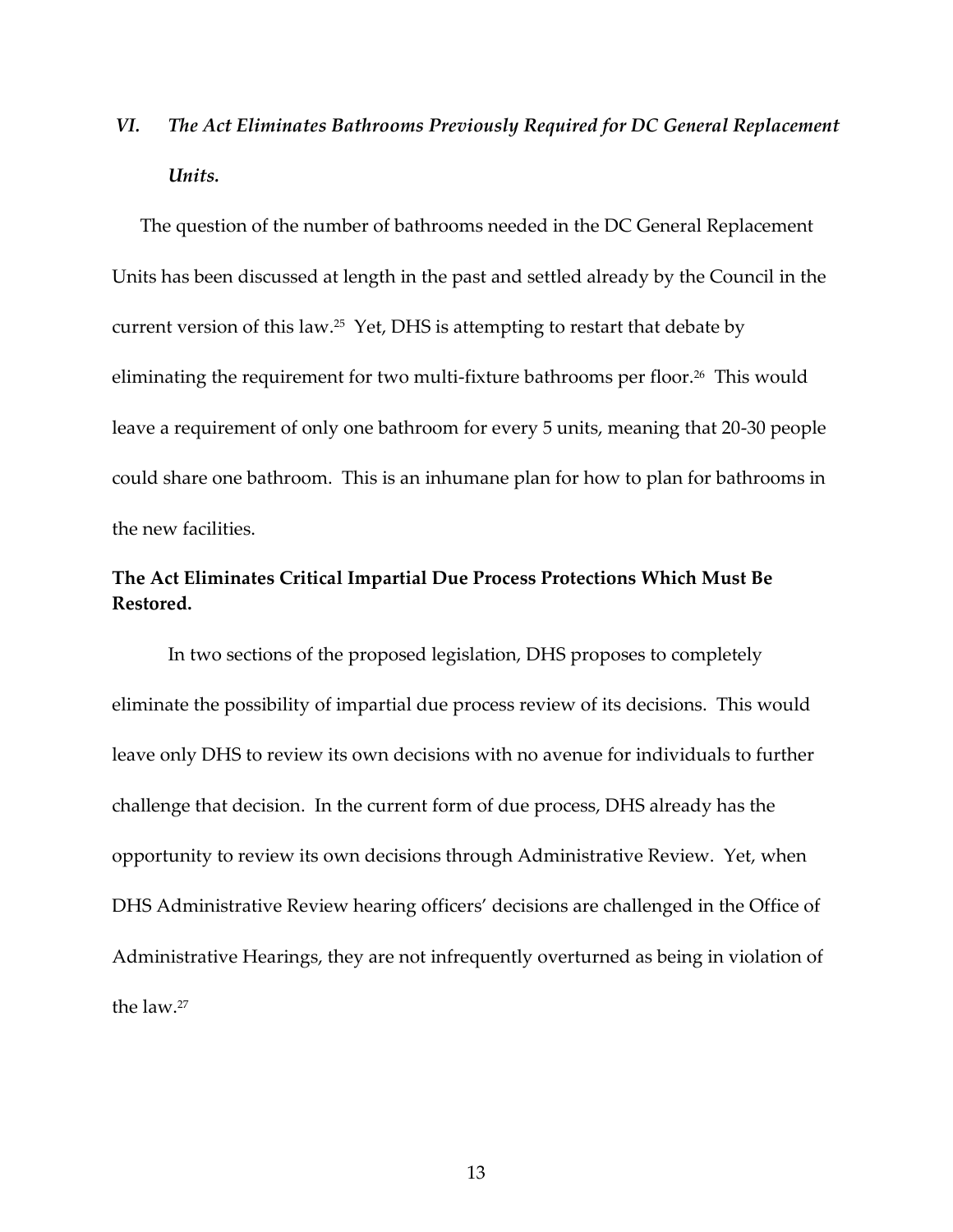#### *I. The Program Exits Provision is Simply Termination Without Due Process*

DHS proposes to create a new form of termination entitled program exits.<sup>28</sup> This section permits DHS to exit a participant from a program if the person has reached the time limit of the program, does not meet the standards for recertification or is determined to be no longer eligible for services within the Continuum of Care. The last provision is the redetermination of eligibility provision discussed above.

The only mechanism for challenging a program exit under any of these provisions is an appeal to the Director of DHS. This is not an adequate protection and would create a system in which DHS is only accountable to itself.

#### *II. Medical Respite Provisions Eliminate All Due Process Protections.*

In the revised medical respite provisions, the law exempts medical respite from all notice and termination provisions and all due process that goes with those. $^{29}$ Children's Law Center does not handle and is not expert in medical respite cases. However, we are deeply concerned by the total elimination of all due process protections, and we are hopeful that a solution could be found to address the concerns of DHS while also protecting the fragile clients who require medical respite.

**The Rapid Rehousing Program Can be Improved Through this Act, But Proposed** 

### **Changes Put Families at Risk of Repeated Homelessness**

As highlighted below, we have seen numerous problems within Rapid Rehousing, which would be magnified by the proposed inflexible time limit and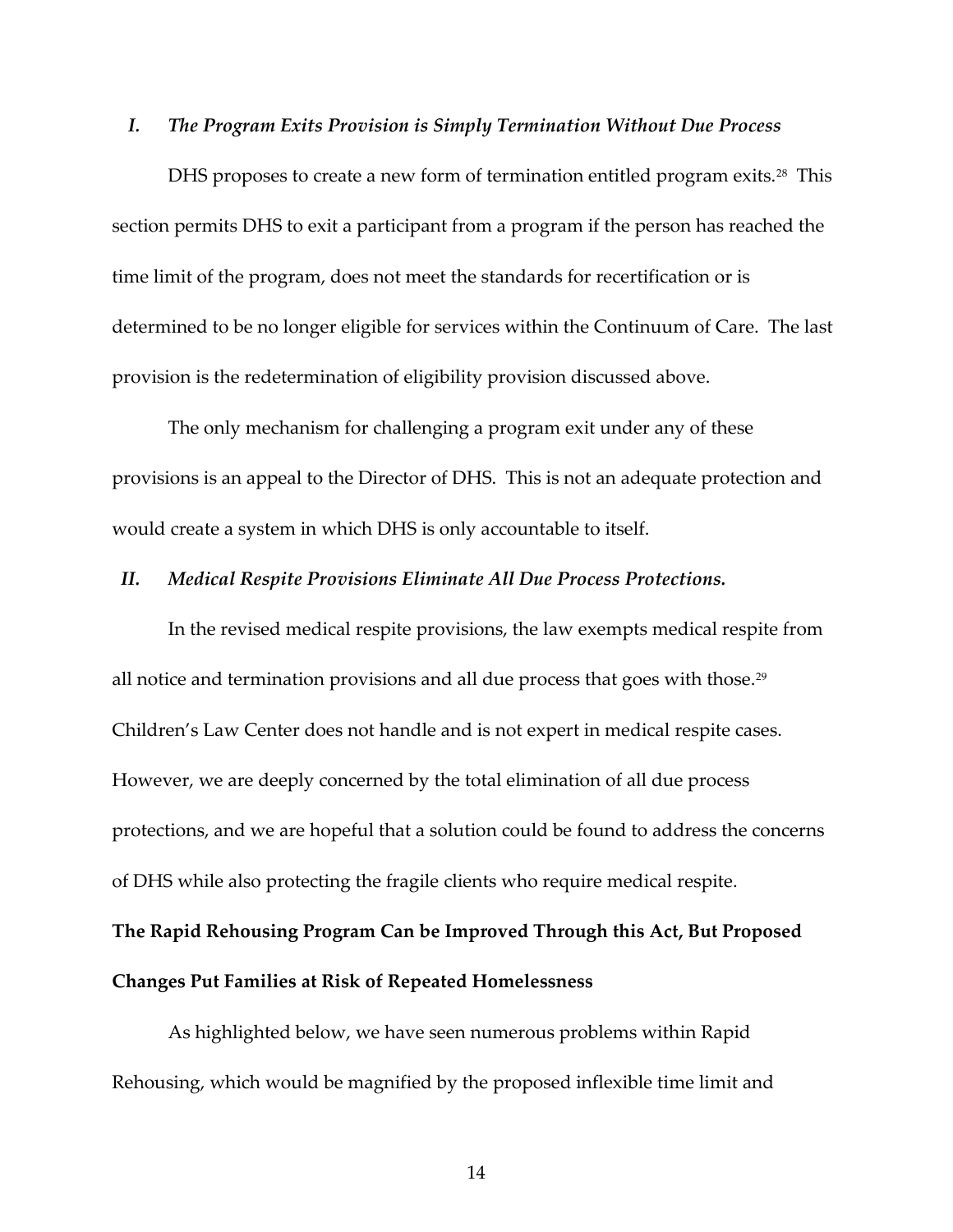program exit provisions. While much more discussion is needed about how the law can protect the rights of participants while also improving the quality of the program, this is an opportunity to make those needed legislative changes.

### *I. Unaddressed Housing Code Violations in Rapid Rehousing Units*

In the past six months, CLC has worked with many families in the rapid rehousing program. Although the law requires that all rapid rehousing participants be placed in appropriate housing, which must be in compliance with the DC building code, many of the clients we work with are in housing that is triggering serious medical concerns for them or their children and which does not meet the standards of the DC Code. These conditions have included mold, no working heat all winter, bedbugs, rodent infestations and other housing code violations that can significantly impact children's health. In some of these cases, providers have assisted families with relocating, but relocation protocols are unclear and we have not seen any consistent interventions. In other instances, caseworkers do not have accurate or complete information or training about tenant's rights to have housing code violations fixed. Caseworker turnover and inadequate training in some contracted organizations mean many of these families' concerns about their housing conditions go unnoticed or unaddressed, and children continue to live in dangerous and unhealthy conditions.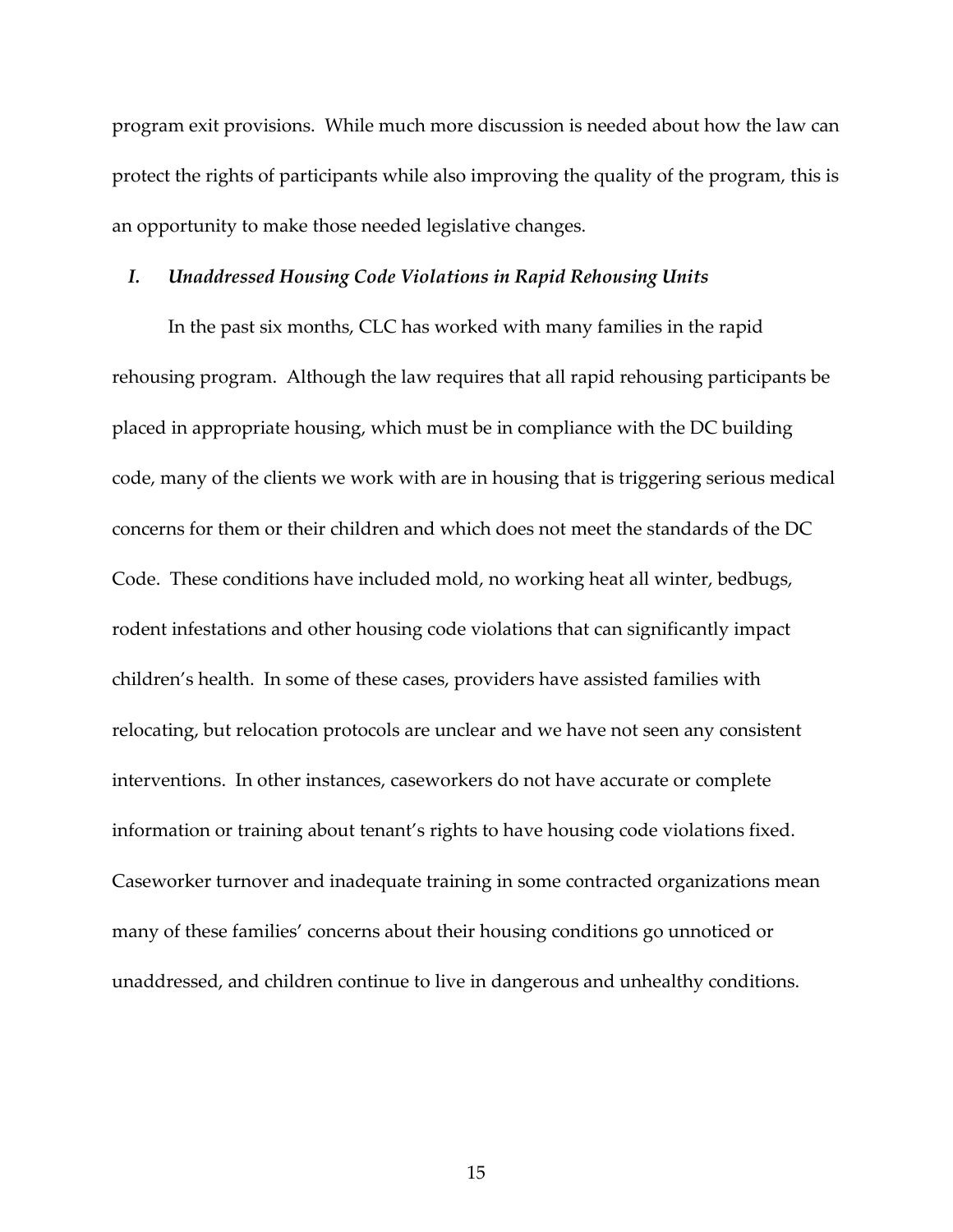In order to address these issues, the law should include provisions requiring the creation of case management standards and remedies for clients where those case management standards are not met.

We also recommend that a provision be added to provide clients residing in Rapid Rehousing units with the right to housing that is in substantial compliance with the DC Housing Code, and that a protocol be developed for identifying families experiencing housing code violations, and assisting those families with addressing the violations or relocating to another unit that is in substantial compliance with the DC Housing Code.

## *II. Lack of Screening for Long-term Assistance Programs for Rapid Rehousing Participants*

We also work with many families who are being terminated from rapid rehousing assistance without having been appropriately screened for Permanent Supportive Housing or Targeted Affordable Housing, even when they or their children have serious disabilities that present a significant challenge to maintaining stable housing long-term without further financial and casework assistance. We recommend that the law require that families receive such a screening for Targeted Affordable Housing and Permanent Supportive Housing and the written results of the screening, as well as a written eligibility determination, be given to families before they receive a notice that their rapid rehousing assistance is ending.<sup>30</sup>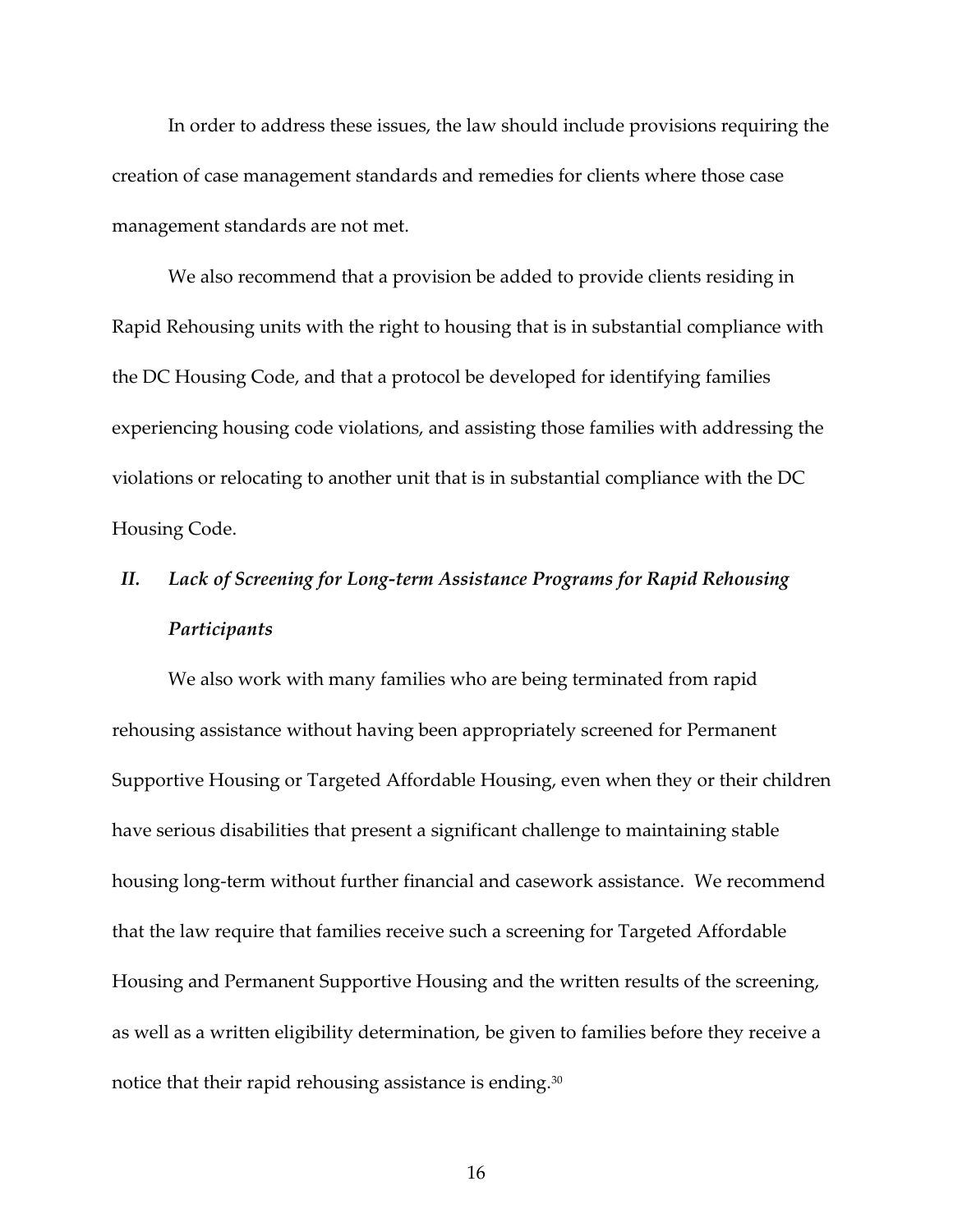Families who are approved for Targeted Affordable Housing or Permanent Supportive Housing while they are in the rapid rehousing program should receive an automatic rapid rehousing program extension until they are transferred to the new program, to avoid a gap in housing assistance.

We also recommend that the law require that families' individual circumstances, including their ability to pay full market rent, be considered before rapid rehousing assistance is ended.

### *III. Percentage of Income Should Be Capped While in the Program*

Currently, there is wide variation in the percentage of income paid towards rent by rapid rehousing program participants. For many families exiting shelter and trying to get back on their feet, this leaves them with the choice of feeding their families or paying their rent. Legal services providers who handle landlord tenant cases report seeing evictions of families *while they are participating in the program* because they cannot pay these high levels of rent. As with other subsidized housing programs, the maximum percentage of income should be capped at 30%, including utilities.<sup>31</sup>

### *IV. Rapid Rehousing Time Limits Should Permit Exceptions*

The proposed legislation codifies a twelve month limit without any exceptions in the program exits section.<sup>32</sup> In addition to the serious due process concerns described above, the time limits with no exceptions and no discretion to exempt anyone means that even if the case manager fails to screen or refer the client for longer term assistance,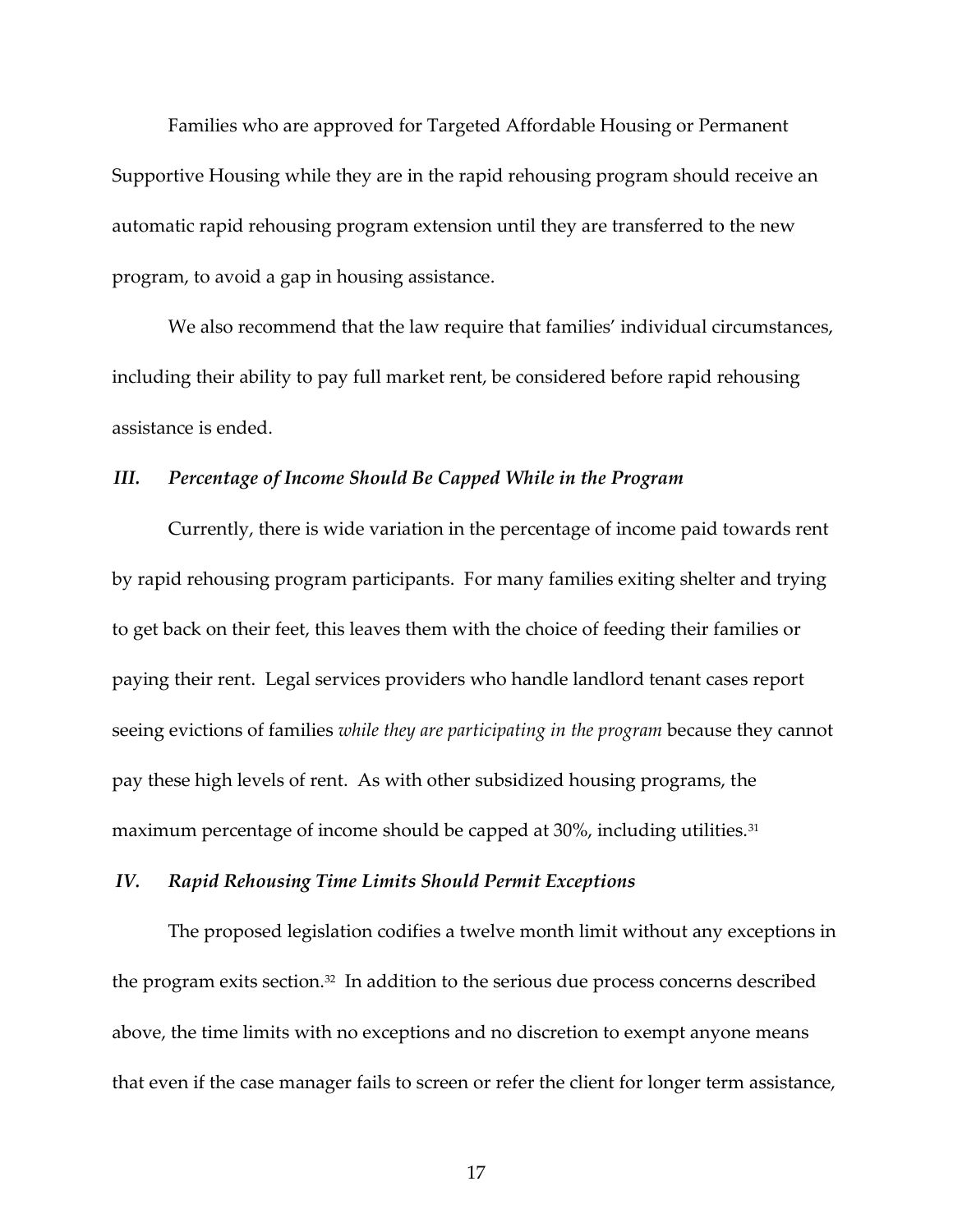if there is no hope of the client affording the market rate rent for the unit yet, or even if they are mere months away from getting off the DC Housing Authority waitlist. Expecting most rapid rehousing recipients to go from having rental assistance to having no rental assistance is setting them up for failure and to re-enter the homelessness system.<sup>33</sup> While it is likely that many families would still be rent-burdened upon exiting the program, some families we see are in units which would require that they pay 100% or more of their income towards rent, something that they could never sustain upon exit from the program.

If a specific time limit for rapid rehousing assistance is included in the law, then specific exemptions should be included and due process rights to challenge a termination should be added. At a minimum, these exemptions should give a remedy where a client was not properly assessed for, or referred to, permanent housing programs for which they are eligible; should require that clients not be exited from the program unless they have to pay no more than a specific percentage of their income towards rent; and should provide for extensions where a client has been approved for, or is likely to receive, permanent housing assistance within months.

### **Conclusion**

We believe every person in DC who has no safe place to sleep at night should have access to safe, humane shelter, unfettered by bureaucratic hurdles; that clients in shelter and housing programs deserve due process and fair, transparent policies; and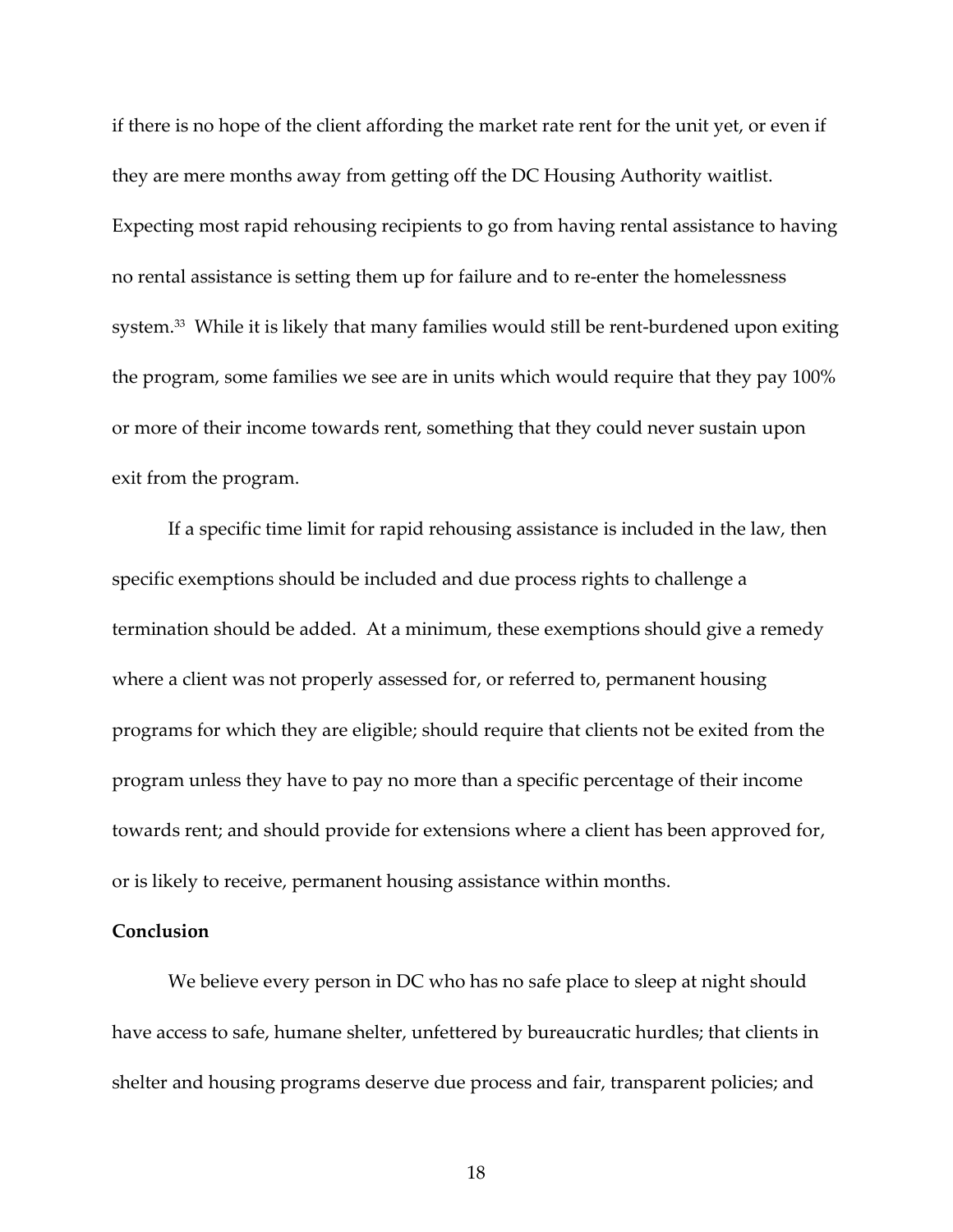that the root causes of homelessness, lack of affordable housing, cannot be solved by narrowing the front door to shelter or by imposing arbitrary time limits on housing.

Thank you for this opportunity to testify. Children's Law Center looks forward to collaborating with the Council, DHS, other advocates and the community to improve this legislation. I look forward to any questions.

 $\overline{a}$ 

<sup>12</sup> DC Code § 4-754.36(2)(F) and (3)(b).

<sup>16</sup> Of note, DHS's own rules regarding establishing residency for homeless residents for public benefits require flexibility in proving residency. With DC Alliance, residency requirements are even more flexible, presumably to account for the challenges that undocumented residents face in obtaining documentation of residency. See ESA Policy Manual, Chapter 2, available at:

[https://dhs.dc.gov/sites/default/files/dc/sites/dhs/page\\_content/attachments/ESA\\_Policy\\_Manual\\_Combi](https://dhs.dc.gov/sites/default/files/dc/sites/dhs/page_content/attachments/ESA_Policy_Manual_Combined_Revised.pdf) [ned\\_Revised.pdf.](https://dhs.dc.gov/sites/default/files/dc/sites/dhs/page_content/attachments/ESA_Policy_Manual_Combined_Revised.pdf) See, DCPS Parent Handbook, page 40, available at:

[https://dcps.dc.gov/sites/default/files/dc/sites/dcps/publication/attachments/DCPS%20Parent%20Handbo](https://dcps.dc.gov/sites/default/files/dc/sites/dcps/publication/attachments/DCPS%20Parent%20HandbookEnglishweb.pdf) [okEnglishweb.pdf;](https://dcps.dc.gov/sites/default/files/dc/sites/dcps/publication/attachments/DCPS%20Parent%20HandbookEnglishweb.pdf) DMV Residency Requirements, available at: [https://dmv.dc.gov/node/1115502.](https://dmv.dc.gov/node/1115502)

<sup>1</sup> Children's Law Center fights so every child in DC can grow up with a loving family, good health and a quality education. Judges, pediatricians and families turn to us to be the voice for children who are abused or neglected, who aren't learning in school, or who have health problems that can't be solved by medicine alone. With 100 staff and hundreds of pro bono lawyers, we reach 1 out of every 9 children in DC's poorest neighborhoods – more than 5,000 children and families each year. And, we multiply this impact by advocating for city-wide solutions that benefit all children.

<sup>2</sup> DC Code § 4-754.11(12);(21).

<sup>3</sup> DC Code § 4-751.01(32A).

<sup>4</sup> DC Code § 4-754.12a.

<sup>5</sup> DC Code § 4-751.01(6B).

<sup>6</sup> DC Code § 4-751.01 (18)(C)(i-iii).

<sup>7</sup> DHS's own Homeless Youth Census of August of 2015 found that 43% of homeless youth identified as LGBTQ, 15% reported family conflict related to their sexual identity and 20% of youth were literally unsheltered. Available at

[https://dhs.dc.gov/sites/default/files/dc/sites/dhs/release\\_content/attachments/Homeless%20Youth%20Ce](https://dhs.dc.gov/sites/default/files/dc/sites/dhs/release_content/attachments/Homeless%20Youth%20Census%20One%20Pager.pdf) [nsus%20One%20Pager.pdf.](https://dhs.dc.gov/sites/default/files/dc/sites/dhs/release_content/attachments/Homeless%20Youth%20Census%20One%20Pager.pdf)

<sup>8</sup> DC Code § 4-751.01(5a).

<sup>9</sup> DC Code § 4-751.01(2).

<sup>10</sup> DC Code § 4-751.01(27b).

<sup>11</sup> DC Code § 4-751.01(4).

<sup>13</sup> DC Code § 4-754.12.

<sup>14</sup> DC Code § 4-754.12(3).

<sup>15</sup> DC Code § 4-751.01(32).